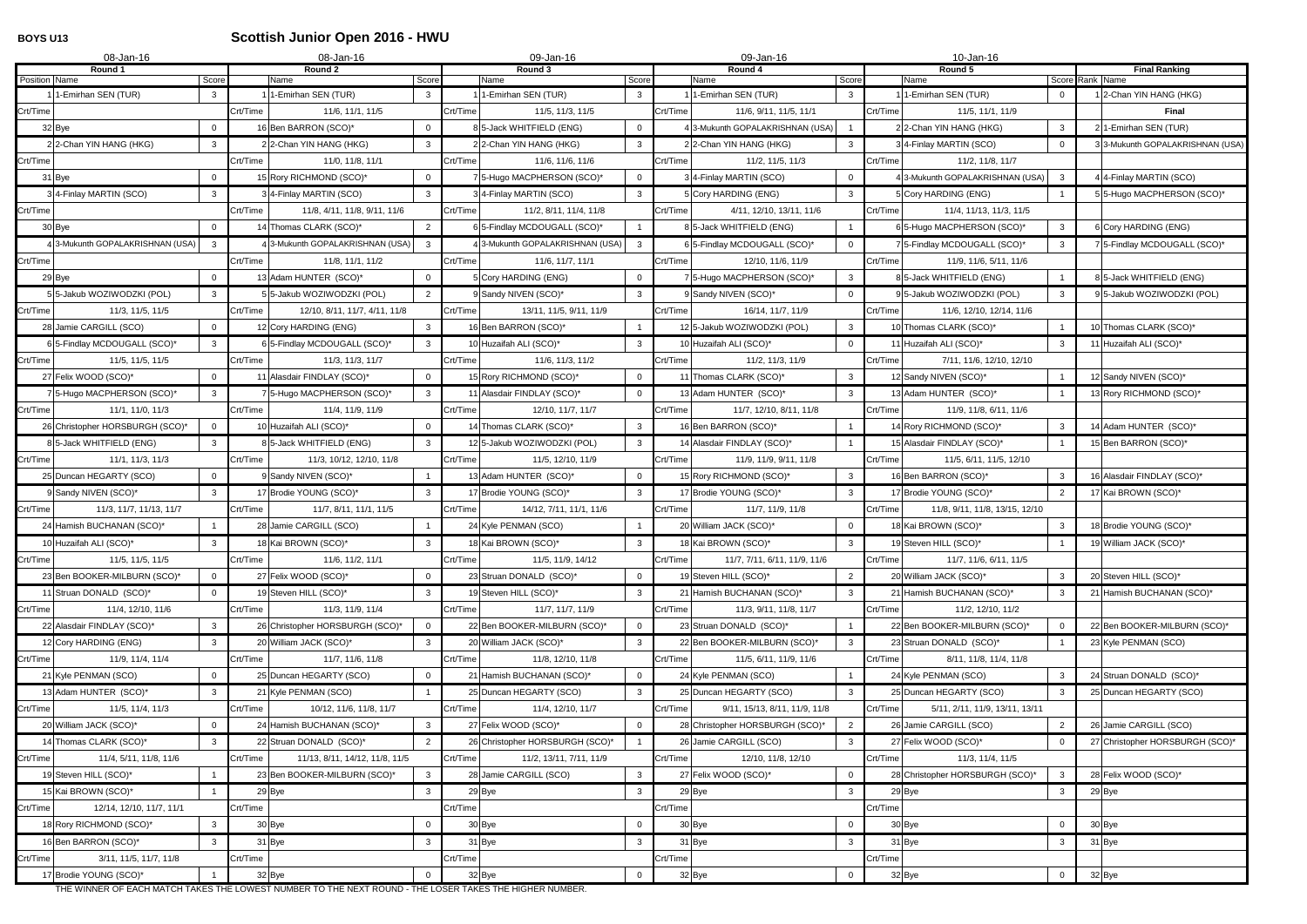### **BOYS U15 Scottish Junior Open 2016 - HWU**

|               | 08-Jan-16                                 |                | 08-Jan-16                                                     |          | 09-Jan-16                                        |          | 09-Jan-16                                   |                |          | 10-Jan-16                                   |                 |                                             |
|---------------|-------------------------------------------|----------------|---------------------------------------------------------------|----------|--------------------------------------------------|----------|---------------------------------------------|----------------|----------|---------------------------------------------|-----------------|---------------------------------------------|
|               | Round 1                                   |                | Round 2<br>Score                                              |          | Round 3<br>Score                                 |          | Round 4                                     | Score          |          | Round 5                                     | Score Rank Name | <b>Final Ranking</b>                        |
| Position Name | 1-Alasdair PROTT (SCO)                    | Score<br>3     | Name<br>1-Alasdair PROTT (SCO)<br>3                           |          | Name<br>1-Alasdair PROTT (SCO)<br>3              |          | Name<br>1-Alasdair PROTT (SCO)              | $\mathbf{3}$   |          | Name<br>11-Alasdair PROTT (SCO)             | -3              | 11-Alasdair PROTT (SCO)                     |
| Crt/Time      |                                           |                | Crt/Time<br>11/1, 11/4, 11/1                                  | Crt/Time | 11/4, 11/4, 11/8                                 | Crt/Time | 11/0, 11/5, 11/6                            |                | Crt/Time | 11/2, 8/11, 11/5, 11/6                      |                 | Final                                       |
|               | 32 Bye                                    | $\Omega$       | 16 Ismael MATTI - ALVAREZ (CAN)<br>$\overline{0}$             |          | 8 Harry BARRON (SCO)<br>$\mathbf 0$              |          | 4 Charlie YATES (RSA)                       | $\mathbf 0$    |          | 25--Saksham CHOUDHARY (IND)                 |                 | 25-Saksham CHOUDHARY (IND)                  |
|               | 22-Adam GOAD (ENG)                        | $\mathbf{3}$   | 2 2-Adam GOAD (ENG)<br>3                                      |          | 22-Adam GOAD (ENG)<br>$\Omega$                   |          | 2 5-Saksham CHOUDHARY (IND)                 | $\mathbf{3}$   |          | 3 3-Danial NURHAQIEM B. SHAHRUL IZHAM (MAS) | 3               | 3 3-Danial NURHAQIEM B. SHAHRUL IZHAM (MAS) |
| Crt/Time      |                                           |                | Crt/Time<br>11/4, 11/6, 11/7                                  | Crt/Time | 11/4, 11/5, 11/6                                 | Crt/Time | 11/2, 9/11, 11/7, 11/7                      |                | Crt/Time | 11/4, 11/6, 11/5                            |                 |                                             |
|               | 31 Bye                                    |                | 15 Calum CARSWELL (SCO)*<br>$\overline{0}$                    |          | 5-Saksham CHOUDHARY (IND)<br>$\mathbf{3}$        |          | 3 3-Danial NURHAQIEM B. SHAHRUL IZHAM (MAS) |                |          | 4 Charlie YATES (RSA)                       | $\mathbf{0}$    | 4 Charlie YATES (RSA)                       |
|               | 3-Danial NURHAQIEM B. SHAHRUL IZHAM (MAS) | $\mathbf{3}$   | 3 3-Danial NURHAQIEM B. SHAHRUL IZHAM (MAS)<br>3 <sup>3</sup> |          | 3 3-Danial NURHAQIEM B. SHAHRUL IZHAM (MAS)<br>3 |          | 5 5-Daniel O'SULLIVAN (SCO)                 | $\Omega$       |          | 5 Harry BARRON (SCO)                        | $\Omega$        | 5 2-Adam GOAD (ENG)                         |
| Crt/Time      |                                           |                | Crt/Time<br>11/3, 11/2, 11/2                                  | Crt/Time | 11/5, 11/9, 11/7                                 | Crt/Time | 12/10, 13/11, 11/3                          |                | Crt/Time | 11/4, 11/6, 11/5                            |                 |                                             |
|               | 30 Bye                                    | $\Omega$       | $\mathbf 0$<br>14 Lewis HARDING (ENG)                         |          | 65-Harry ANDERSON (ENG)<br>$\mathbf{0}$          |          | 8 Harry BARRON (SCO)                        | $\mathbf{3}$   |          | 6 2-Adam GOAD (ENG)                         | $\mathbf{3}$    | 6 Harry BARRON (SCO)                        |
|               | I 4-Jakub PYTLOWANY (POL)                 | 3              | 44-Jakub PYTLOWANY (POL)                                      |          | 4 Charlie YATES (RSA)<br>3                       |          | 6 5-Harry ANDERSON (ENG)                    |                |          | 7 5-Harry ANDERSON (ENG)                    | 3               | 7 5-Harry ANDERSON (ENG)                    |
| Crt/Time      |                                           |                | Crt/Time<br>11/8, 8/11, 13/11, 11/6                           | Crt/Time | 11/8, 11/5, 11/13, 11/7                          | Crt/Time | 7/11, 11/6, 11/5, 11/8                      |                | Crt/Time | 9/11, 11/4, 11/7, 11/5                      |                 |                                             |
|               | 29 Bye                                    | $\Omega$       | 13 Charlie YATES (RSA)<br>3                                   |          | 55-Daniel O'SULLIVAN (SCO)                       |          | 7 2-Adam GOAD (ENG)                         | $\mathbf{3}$   |          | 8 5-Daniel O'SULLIVAN (SCO)                 |                 | 85-Daniel O'SULLIVAN (SCO)                  |
|               | 55-Daniel O'SULLIVAN (SCO)                | $\mathbf{3}$   | 55-Daniel O'SULLIVAN (SCO)<br>$\mathbf{3}$                    |          | $\overline{2}$<br>95-John MEEHAN (SCO)*          |          | 9 Ismael MATTI - ALVAREZ (CAN)              | $\overline{2}$ |          | 94-Jakub PYTLOWANY (POL)                    | 3               | 94-Jakub PYTLOWANY (POL)                    |
| Crt/Time      |                                           |                | Crt/Time<br>11/6, 11/6, 11/6                                  | Crt/Time | 11/8, 11/8, 8/11, 5/11, 11/7                     | Crt/Time | 11/9, 10/12, 7/11, 11/8, 11/9               |                | Crt/Time | 6/11, 17/15, 7/11, 11/7, 11/8               |                 |                                             |
|               | 28 Bye                                    | $\mathbf{0}$   | 12 Joseph BROADLEY (ENG)<br>$\overline{0}$                    |          | 16 Ismael MATTI - ALVAREZ (CAN)<br>3             |          | 12 4-Jakub PYTLOWANY (POL)                  | $\mathbf{3}$   |          | 10 Lewis HARDING (ENG)                      | 2               | 10 Lewis HARDING (ENG)                      |
|               | 6 5-Harry ANDERSON (ENG)                  | $\mathbf{3}$   | 6 5-Harry ANDERSON (ENG)<br>$\mathbf{3}$                      |          | 10 Daniel HAGGARTY (ENG)<br>$\mathbf{0}$         |          | 10 Calum CARSWELL (SCO)*                    | $\overline{0}$ |          | 11 Calum CARSWELL (SCO)*                    | 3               | 11 Calum CARSWELL (SCO)*                    |
| Crt/Time      | 11/5, 11/1, 11/1                          |                | Crt/Time<br>11/6, 11/5, 11/8                                  | Crt/Time | 11/7, 12/10, 11/6                                | Crt/Time | 16/14, 11/2, 11/5                           |                | Crt/Time | 11/6, 11/8, 11/3                            |                 |                                             |
|               | 27 Adam YOUNG (SCO)                       | $\Omega$       | 11 Andrew GLEN (SCO)<br>$\overline{0}$                        |          | 15 Calum CARSWELL (SCO)*<br>$\mathbf{3}$         |          | 11 Lewis HARDING (ENG)                      | $\mathbf{3}$   |          | 12 Ismael MATTI - ALVAREZ (CAN)             | $\overline{0}$  | 12 Ismael MATTI - ALVAREZ (CAN)             |
|               | 75-Saksham CHOUDHARY (IND)                | $\mathbf{3}$   | 75-Saksham CHOUDHARY (IND)<br>$\mathbf{3}$                    |          | 11 Andrew GLEN (SCO)<br>$\Omega$                 |          | 13 Joseph BROADLEY (ENG)                    | $\Omega$       |          | 135-John MEEHAN (SCO)*                      | $\mathbf{3}$    | 135-John MEEHAN (SCO)*                      |
| Crt/Time      | 11/0, 11/3, 11/4                          |                | Crt/Time<br>11/5, 11/5, 11/7                                  | Crt/Time | 11/9, 11/9, 11/8                                 | Crt/Time | 11/5, 12/10, 11/9                           |                | Crt/Time | 11/7, 11/8, 11/3                            |                 |                                             |
|               | 26 Ben ORR (SCO)                          | $\Omega$       | 10 Daniel HAGGARTY (ENG)<br>$\overline{0}$                    |          | 14 Lewis HARDING (ENG)<br>$\mathbf{3}$           |          | 16 5-John MEEHAN (SCO)*                     | $\mathbf{3}$   |          | 14 Daniel HAGGARTY (ENG)                    | $\overline{0}$  | 14 Daniel HAGGARTY (ENG)                    |
|               | 85-John MEEHAN (SCO)*                     | 3              | 85-John MEEHAN (SCO)*<br>$\overline{0}$                       |          | 12 Joseph BROADLEY (ENG)<br>$\mathbf{0}$         |          | 14 Andrew GLEN (SCO)                        |                |          | 15 Andrew GLEN (SCO)                        | $\overline{0}$  | 15 Joseph BROADLEY (ENG)                    |
| Crt/Time      | 11/3, 11/2, 11/4                          |                | Crt/Time<br>11/6, 11/4, 11/7                                  | Crt/Time | 12/10, 11/7, 11/4                                | Crt/Time | 11/6, 11/6, 10/12, 11/5                     |                | Crt/Time | 11/9, 11/5, 12/10                           |                 |                                             |
|               | 25 Jack FENTON (SCO)*                     | $\Omega$       | 9 Harry BARRON (SCO)<br>3                                     |          | $\mathbf{3}$<br>134-Jakub PYTLOWANY (POL)        |          | 15 Daniel HAGGARTY (ENG)                    | $\mathbf{3}$   |          | 16 Joseph BROADLEY (ENG)                    | 3               | 16 Andrew GLEN (SCO)                        |
|               | 9 Harry BARRON (SCO)                      | 3              | 17 James MUSTO (ENG)<br>$\mathbf{3}$                          |          | 17 James MUSTO (ENG)<br>3                        |          | 17 James MUSTO (ENG)                        | $\mathbf{3}$   |          | 17 James MUSTO (ENG)                        | -3              | 17 James MUSTO (ENG)                        |
| Crt/Time      | 9/11, 11/4, 11/8, 11/7                    |                | Crt/Time                                                      | Crt/Time | 11/6, 11/5, 11/7                                 | Crt/Time | 11/6, 11/7, 11/5                            |                | Crt/Time | 11/2, 11/8, 11/13, 11/9                     |                 |                                             |
|               | 24 Aidan RAINE (ENG)                      |                | 30 Bye<br>$\Omega$                                            |          | 24 David TAYLOR (SCO)<br>$\mathbf{0}$            |          | 20 Ruadhri MCDOUGALL (SCO)                  | $\mathbf 0$    |          | 18 Aidan RAINE (ENG)                        |                 | 18 Aidan RAINE (ENG)                        |
|               | 10 Daniel HAGGARTY (ENG)                  | 3              | 18 Ross WADDELL (SCO)*<br>3                                   |          | 18 Ross WADDELL (SCO)*<br>$\mathbf 0$            |          | 18 Aidan RAINE (ENG)                        | $\mathbf{3}$   |          | 19 Corey MCMAHON (LUX)                      | $\overline{0}$  | 19 Ruadhri MCDOUGALL (SCO)                  |
| Crt/Time      | 11/4, 12/10, 11/4                         |                | Crt/Time                                                      | Crt/Time | 11/4, 11/2, 11/2                                 | Crt/Time | 11/4, 11/1, 11/2                            |                | Crt/Time | 11/1, 11/3, 11/9                            |                 |                                             |
|               | 23 David TAYLOR (SCO)                     | $\mathbf{0}$   | 29 Bye<br>$\mathbf 0$                                         |          | 23 Aidan RAINE (ENG)<br>$\mathbf{3}$             |          | 19 Corey MCMAHON (LUX)                      | $\mathbf 0$    |          | 20 Ruadhri MCDOUGALL (SCO)                  | $\mathbf{3}$    | 20 Corey MCMAHON (LUX)                      |
|               | 11 Max FORSTER (ENG)                      | $\Omega$       | 19 Corey MCMAHON (LUX)<br>$\mathbf{3}$                        |          | 19 Corey MCMAHON (LUX)<br>3                      |          | 21 Fraser LAING (SCO)                       | $\overline{1}$ |          | 21 David TAYLOR (SCO)                       | 3               | 21 David TAYLOR (SCO)                       |
| Crt/Time      | 11/0, 11/0, 11/0                          |                | Crt/Time                                                      | Crt/Time | 2/11, 11/5, 11/8, 11/6                           | Crt/Time | 8/11, 11/9, 11/4, 11/9                      |                | Crt/Time | 11/5, 11/4, 11/8                            |                 |                                             |
|               | 22 Andrew GLEN (SCO)                      | $\mathbf{3}$   | 28 Bye<br>$\mathbf 0$                                         |          | 22 Jack FENTON (SCO)*                            |          | 24 David TAYLOR (SCO)                       | $\mathbf{3}$   |          | 22 Jack FENTON (SCO)*                       | $\mathbf 0$     | 22 Jack FENTON (SCO)*                       |
|               | 12 Joseph BROADLEY (ENG)                  | 3              | 20 Ruadhri MCDOUGALL (SCO)<br>$\mathbf{3}$                    |          | 20 Ruadhri MCDOUGALL (SCO)<br>3                  |          | 22 Jack FENTON (SCO)*                       | $\mathbf{3}$   |          | 23 Ross WADDELL (SCO)*                      | - 0             | 23 Fraser LAING (SCO)                       |
| Crt/Time      | 8/11, 12/10, 11/1, 7/11, 11/2             |                | Crt/Time<br>11/6, 11/8, 11/2                                  | Crt/Time | 11/4, 12/10, 11/7                                | Crt/Time | 11/2, 11/2, 11/6                            |                | Crt/Time | 11/4, 11/3, 11/6                            |                 |                                             |
|               | 21 Fraser LAING (SCO)                     | $\overline{2}$ | $\mathbf 0$<br>27 Adam YOUNG (SCO)                            |          | 21 Fraser LAING (SCO)<br>$\mathbf 0$             |          | 23 Ross WADDELL (SCO)*                      | $\mathbf{0}$   |          | 24 Fraser LAING (SCO)                       | $\mathbf{3}$    | 24 Ross WADDELL (SCO)*                      |
|               | 13 Charlie YATES (RSA)                    | $\mathbf{3}$   | 21 Fraser LAING (SCO)<br>$\mathbf{3}$                         |          | 25 Max FORSTER (ENG)<br>$\mathbf{3}$             |          | 25 Max FORSTER (ENG)                        | $\mathbf{3}$   |          | 25 Max FORSTER (ENG)                        | $\overline{0}$  | 25 Adam YOUNG (SCO)                         |
| Crt/Time      | 11/9, 11/9, 11/8                          |                | Crt/Time<br>12/10, 12/10, 11/5                                | Crt/Time |                                                  | Crt/Time |                                             |                | Crt/Time | 11/0, 11/0, 11/0                            |                 |                                             |
|               | 20 Ruadhri MCDOUGALL (SCO)                | $\overline{0}$ | $\overline{0}$<br>26 Ben ORR (SCO)                            |          | 30 Bye<br>$\mathbf 0$                            |          | 29 Bye                                      | $\overline{0}$ |          | 26 Adam YOUNG (SCO)                         | $\mathbf{3}$    | 26 Max FORSTER (ENG)                        |
|               | 14 Lewis HARDING (ENG)                    | 3 <sup>1</sup> | 22 Max FORSTER (ENG)<br>$\mathbf{0}$                          |          | 26 Ben ORR (SCO)<br>$\mathbf{3}$                 |          | 26 Ben ORR (SCO)                            |                |          | 27 Ben ORR (SCO)                            | 3               | 27 Ben ORR (SCO)                            |
| Crt/Time      | 11/4, 11/5, 11/6                          |                | Crt/Time<br>11/0, 11/0, 11/0                                  | Crt/Time |                                                  | Crt/Time | 11/7, 10/12, 11/7, 11/8                     |                | Crt/Time |                                             |                 |                                             |
|               | 19 Corey MCMAHON (LUX)                    | $\mathbf{0}$   | 25 Jack FENTON (SCO)*<br>$\mathbf{3}$                         |          | 28 Bye<br>$\mathbf 0$                            |          | 27 Adam YOUNG (SCO)                         | $\mathbf{3}$   |          | 28 Bye                                      | $\overline{0}$  | 28 Bye                                      |
|               | 15 Calum CARSWELL (SCO)*                  | $\mathbf{3}$   | 23 David TAYLOR (SCO)                                         |          | 27 Adam YOUNG (SCO)<br>3                         |          | 28 Bye                                      | $\mathbf{3}$   |          | 29 Bye                                      | $\overline{3}$  | 29 Bye                                      |
| Crt/Time      | 11/7, 11/4, 11/2                          |                | Crt/Time<br>11/5, 11/7, 9/11, 11/5                            | Crt/Time |                                                  | Crt/Time |                                             |                | Crt/Time |                                             |                 |                                             |
|               | 18 Ross WADDELL (SCO)*                    | $\mathbf 0$    | $\mathbf{3}$<br>24 Aidan RAINE (ENG)                          |          | 29 Bye<br>$\mathbf 0$                            |          | 30 Bye                                      | $\mathbf 0$    |          | 30 Bye                                      | $\mathbf 0$     | 30 Bye                                      |
|               | 16 James MUSTO (ENG)                      | $\Omega$       | 31 Bye<br>$\mathbf{3}$                                        |          | 31 Bye<br>3                                      |          | 31 Bye                                      | $\mathbf{3}$   |          | 31 Bye                                      | $\overline{3}$  | 31 Bye                                      |
| Crt/Time      | 13/11, 11/7, 11/5                         |                | Crt/Time                                                      | Crt/Time |                                                  | Crt/Time |                                             |                | Crt/Time |                                             |                 |                                             |
|               | 17 Ismael MATTI - ALVAREZ (CAN)           | $\mathbf{3}$   | 32 Bye<br>$\Omega$                                            |          | 32 Bye<br>$\Omega$                               |          | 32 Bye                                      | $\Omega$       |          | 32 Bye                                      | $\overline{0}$  | 32 Bye                                      |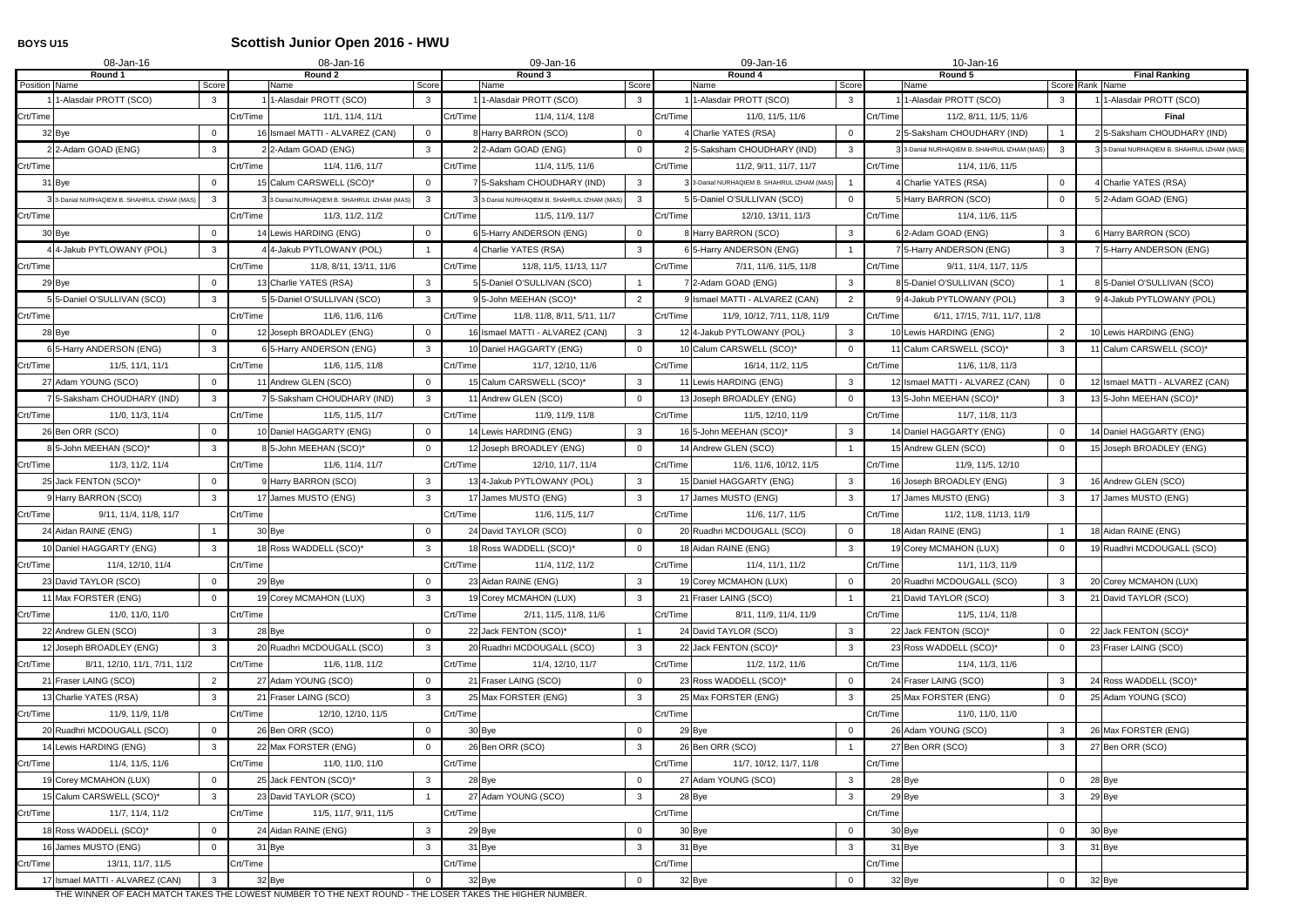# **BOYS U17 Scottish Junior Open 2016 - HWU**

|               | 08-Jan-16                      |                | 08-Jan-16                                        | 09-Jan-16                                   |          | 09-Jan-16                     |                |          | 10-Jan-16                       |                |                                         |
|---------------|--------------------------------|----------------|--------------------------------------------------|---------------------------------------------|----------|-------------------------------|----------------|----------|---------------------------------|----------------|-----------------------------------------|
| Position Name | Round 1                        | Score          | Round 2<br>Score<br>Name                         | Round 3<br>Score<br>Name                    |          | Round 4<br>Name               | Score          |          | Round 5<br>Name                 |                | <b>Final Ranking</b><br>Score Rank Name |
|               | 1-Sanjay JEEVA (BEL)           | 3              | 1-Sanjay JEEVA (BEL)<br>3                        | 1-Sanjay JEEVA (BEL)<br>3                   |          | 1-Sanjay JEEVA (BEL)          | $\mathbf{3}$   |          | 1-Sanjay JEEVA (BEL)            | 3              | 1-Sanjay JEEVA (BEL)                    |
| Crt/Time      |                                |                | Crt/Time<br>11/4, 11/3, 11/4                     | Crt/Time<br>11/2, 11/4, 11/7                | Crt/Time | 11/3, 11/5, 11/13, 11/7       |                | Crt/Time | 11/9, 11/5, 8/11, 11/8          |                | <b>Final</b>                            |
|               | 32 Bye                         | $\Omega$       | 16 Albeer MEHMOOD (SCO)*<br>$\mathbf 0$          | 8 Mikołaj GIEMZA (POL)<br>$\Omega$          |          | 4 Nathan SHARP (SCO)*         |                |          | 2 5-Khalil MOHAMED (EGY)        |                | 5-Khalil MOHAMED (EGY)                  |
|               | 2 2-Chris MURPHY (SCO)         | $\mathbf{3}$   | 22-Chris MURPHY (SCO)<br>$\mathbf{3}$            | 22-Chris MURPHY (SCO)<br>3                  |          | 22-Chris MURPHY (SCO)         |                |          | 3 2-Chris MURPHY (SCO)          | $\mathbf{3}$   | 3 2-Chris MURPHY (SCO)                  |
| Crt/Time      |                                |                | Crt/Time<br>11/7, 11/6, 1/11, 11/8               | Crt/Time<br>11/8, 11/7, 11/5                | Crt/Time | 9/11, 11/3, 11/5, 11/6        |                | Crt/Time | 11/4, 11/9, 11/6                |                |                                         |
|               | 31 Bye                         |                | 15 Odhran IMLAH (ENG)                            | 5-Jonathan BRADY (SCO)<br>$\Omega$          |          | 3 5-Khalil MOHAMED (EGY)      | $\mathbf{3}$   |          | 4 Nathan SHARP (SCO)*           | $\overline{0}$ | Nathan SHARP (SCO)*                     |
|               | 3 3-Glenn YATES (RSA)          | 3              | 3 3-Glenn YATES (RSA)<br>3                       | 33-Glenn YATES (RSA)<br>$\overline{2}$      |          | 54-Ross HENDERSON (SCO)       | $\mathbf{3}$   |          | 54-Ross HENDERSON (SCO)         |                | 53-Glenn YATES (RSA)                    |
| Crt/Time      |                                |                | Crt/Time<br>11/5, 11/7, 11/8                     | Crt/Time<br>3/11, 11/6, 11/7, 6/11, 11/6    | Crt/Time | 11/13, 8/11, 11/9, 11/7, 11/3 |                | Crt/Time | 13/11, 7/11, 11/6, 11/9         |                |                                         |
|               | 30 Bye                         | $\Omega$       | 14 Andrew HILL (SCO)*<br>$\overline{0}$          | 6 5-Khalil MOHAMED (EGY)<br>3               |          | 8 Mikołaj GIEMZA (POL)        | $\overline{2}$ |          | 6 3-Glenn YATES (RSA)           | $\mathbf{3}$   | 4-Ross HENDERSON (SCO)                  |
|               | 4 4-Ross HENDERSON (SCO)       | 3              | 44-Ross HENDERSON (SCO)<br>$\mathbf{3}$          | 4 4-Ross HENDERSON (SCO)<br>2               |          | 6 3-Glenn YATES (RSA)         | $\mathbf{3}$   |          | 7 5-Jonathan BRADY (SCO)        | 3              | 7 5-Jonathan BRADY (SCO)                |
| Crt/Time      |                                |                | Crt/Time<br>6/11, 9/11, 11/5, 13/11, 11/8        | Crt/Time<br>11/6, 7/11, 11/8, 6/11, 11/9    | Crt/Time | 11/8, 11/4, 9/11, 13/11       |                | Crt/Time | 8/11, 11/6, 11/1, 11/3          |                |                                         |
|               | 29 Bye                         | $\Omega$       | 13 Tino MACKAY PALACIOS (SCO)*<br>$\overline{2}$ | 5 Nathan SHARP (SCO)*<br>3                  |          | 7 5-Jonathan BRADY (SCO)      |                |          | 8 Mikołaj GIEMZA (POL)          |                | 8 Mikołaj GIEMZA (POL)                  |
|               | 55-James DOUGAN (SCO)          | $\mathbf{3}$   | 55-James DOUGAN (SCO)                            | 95-Jack ORR (SCO)<br>3                      |          | 95-Jack ORR (SCO)             | $\overline{2}$ |          | 95-James DOUGAN (SCO)           | $\overline{2}$ | 9 Fraser MCCANN (SCO)*                  |
| Crt/Time      |                                |                | Crt/Time<br>11/8, 4/11, 11/5, 12/10              | Crt/Time<br>5/11, 11/5, 11/3, 11/8          | Crt/Time | 11/7, 5/11, 12/10, 9/11, 11/7 |                | Crt/Time | 11/6, 14/12, 12/14, 10/12, 11/4 |                |                                         |
|               | 28 Bye                         | $\mathbf{0}$   | 12 Nathan SHARP (SCO)*<br>$\mathbf{3}$           | 16 Albeer MEHMOOD (SCO)*                    |          | 125-James DOUGAN (SCO)        | $\mathbf{3}$   |          | 10 Fraser MCCANN (SCO)*         | $\mathbf{3}$   | 10 5-James DOUGAN (SCO)                 |
|               | 6 5-Khalil MOHAMED (EGY)       | $\mathbf{3}$   | 6 5-Khalil MOHAMED (EGY)<br>$\mathbf{3}$         | 10 Sartus HALL ROGERS (ESP)<br>$\mathbf{0}$ |          | 10 Odhran IMLAH (ENG)         | $\overline{0}$ |          | 11 Odhran IMLAH (ENG)           | 3              | 11 Odhran IMLAH (ENG)                   |
| Crt/Time      |                                |                | Crt/Time<br>11/13, 11/7, 3/11, 11/6, 12/10       | Crt/Time<br>11/6, 11/7, 11/9                | Crt/Time | 15/13, 11/4, 11/8             |                | Crt/Time | 11/4, 11/4, 6/11, 9/11, 11/8    |                |                                         |
|               | 27 Bye                         | $\Omega$       | $\overline{2}$<br>11 Fraser MCCANN (SCO)*        | 15 Odhran IMLAH (ENG)<br>3                  |          | 11 Fraser MCCANN (SCO)*       | $\mathbf{3}$   |          | 125-Jack ORR (SCO)              | $\overline{2}$ | 12 5-Jack ORR (SCO)                     |
|               | 75-Jonathan BRADY (SCO)        | $\mathbf{3}$   | 75-Jonathan BRADY (SCO)<br>$\mathbf{3}$          | 11 Fraser MCCANN (SCO)*<br>3                |          | 13 Tino MACKAY PALACIOS (SCO) | $\overline{0}$ |          | 13 Albeer MEHMOOD (SCO)*        |                | 13 Andrew HILL (SCO)*                   |
| Crt/Time      |                                |                | Crt/Time<br>9/11, 11/7, 11/9, 11/8               | Crt/Time<br>11/4, 11/3, 8/11, 7/11, 11/5    | Crt/Time | 11/0, 11/0, 11/0              |                | Crt/Time | 9/11, 11/5, 11/9, 11/9          |                |                                         |
|               | 26 Bye                         | $\mathbf{0}$   | 10 Sartus HALL ROGERS (ESP)                      | $\overline{2}$<br>14 Andrew HILL (SCO)*     |          | 16 Albeer MEHMOOD (SCO)*      | $\mathbf{3}$   |          | 14 Andrew HILL (SCO)*           | $\mathbf{3}$   | 14 Albeer MEHMOOD (SCO)*                |
|               | 8 5-Jack ORR (SCO)             | 3              | 8 5-Jack ORR (SCO)<br>$\overline{2}$             | 12 5-James DOUGAN (SCO)<br>3                |          | 14 Andrew HILL (SCO)*         | $\mathbf{3}$   |          | 15 Sartus HALL ROGERS (ESP)     | 3              | 15 Sartus HALL ROGERS (ESP)             |
| Crt/Time      |                                |                | Crt/Time<br>8/11, 6/11, 11/3, 11/2, 11/8         | Crt/Time<br>11/8, 6/11, 11/4, 11/7          | Crt/Time | 17/15, 10/12, 11/6, 11/0      |                | Crt/Time | 11/0, 11/0, 11/0                |                |                                         |
|               | 25 Bye                         | $\Omega$       | 9 Mikołaj GIEMZA (POL)<br>3                      | 13 Tino MACKAY PALACIOS (SCO)*              |          | 15 Sartus HALL ROGERS (ESP)   |                |          | 16 Tino MACKAY PALACIOS (SCO)*  | $\overline{0}$ | 16 Tino MACKAY PALACIOS (SCO)*          |
|               | 9 Mikołaj GIEMZA (POL)         | $\mathbf{3}$   | 17 James TAYLOR (SCO)*<br>$\mathbf{3}$           | 17 James TAYLOR (SCO)*                      |          | 17 James TAYLOR (SCO)*        | $\mathbf{3}$   |          | 17 James TAYLOR (SCO)*          | 3              | 17 James TAYLOR (SCO)*                  |
| Crt/Time      | 11/2, 11/8, 11/4               |                | Crt/Time<br>11/8, 11/9, 11/3                     | Crt/Time<br>11/7, 11/8, 11/9                | Crt/Time | 5/11, 8/11, 11/7, 14/12, 11/7 |                | Crt/Time | 11/8, 11/9, 12/10               |                |                                         |
|               | 24 Calum BROWN-G (SCO)         |                | 23 Kelvin ANDERSON (SCO)<br>$\mathbf 0$          | 24 Calum BROWN-G (SCO)                      |          | 20 Fraser STEVEN (SCO)*       | $\overline{2}$ |          | 18 Andrew RAENEY (IRE)          | $\overline{0}$ | 18 Andrew RAENEY (IRE)                  |
|               | 10 Sartus HALL ROGERS (ESP)    | $\mathbf{3}$   | 18 Andrew RAENEY (IRE)<br>3 <sup>1</sup>         | 18 Andrew RAENEY (IRE)<br>3                 |          | 18 Andrew RAENEY (IRE)        | $\mathbf{3}$   |          | 19 Robbie HARPER (SCO)*         | $\overline{0}$ | 19 Fraser STEVEN (SCO)*                 |
| Crt/Time      | 11/8, 11/7, 11/5               |                | Crt/Time<br>11/7, 11/8, 11/5                     | Crt/Time<br>11/3, 11/5, 11/8                | Crt/Time | 12/10, 13/11, 11/9            |                | Crt/Time | 11/7, 13/11, 11/4               |                |                                         |
|               | 23 Kelvin ANDERSON (SCO)       | $\mathbf{0}$   | 24 Calum BROWN-G (SCO)<br>$\overline{0}$         | 23 Kelvin ANDERSON (SCO)<br>$\overline{0}$  |          | 19 Robbie HARPER (SCO)*       | $\overline{0}$ |          | 20 Fraser STEVEN (SCO)*         | $\mathbf{3}$   | 20 Robbie HARPER (SCO)*                 |
|               | 11 Fraser MCCANN (SCO)*        | 3              | 19 Robbie HARPER (SCO)*<br>3 <sup>1</sup>        | 19 Robbie HARPER (SCO)*<br>3                |          | 21 Callum SORBIE (SCO)*       | $\mathbf{3}$   |          | 21 Callum SORBIE (SCO)*         | $\mathbf{3}$   | 21 Callum SORBIE (SCO)*                 |
| Crt/Time      | 11/1, 11/5, 11/4               |                | Crt/Time<br>7/11, 11/6, 11/6, 11/8               | Crt/Time<br>11/6, 11/7, 11/6                | Crt/Time | 11/8, 11/6, 11/7              |                | Crt/Time | 9/11, 8/11, 11/6, 11/7, 11/6    |                |                                         |
|               | 22 Harry JACK (SCO)*           | $\mathbf{0}$   | 21 Callum SORBIE (SCO)*                          | 22 Harry JACK (SCO)*<br>$\overline{0}$      |          | 23 Kelvin ANDERSON (SCO)      | $\overline{0}$ |          | 22 Calum BROWN-G (SCO)          | $\overline{2}$ | 22 Calum BROWN-G (SCO)                  |
|               | 12 Nathan SHARP (SCO)*         | 3              | 20 Fraser STEVEN (SCO)*<br>$\mathbf{3}$          | 20 Fraser STEVEN (SCO)*<br>3                |          | 22 Harry JACK (SCO)*          |                |          | 23 Kelvin ANDERSON (SCO)        | 2              | 23 Harry JACK (SCO)*                    |
| Crt/Time      | 11/7, 11/6, 11/5               |                | Crt/Time<br>11/2, 11/4, 11/5                     | Crt/Time<br>11/7, 11/3, 11/4                | Crt/Time | 4/11, 11/5, 12/10, 11/5       |                | Crt/Time | 7/11, 11/8, 8/11, 11/5, 11/4    |                |                                         |
|               | 21 Callum SORBIE (SCO)*        | $\overline{0}$ | $\overline{0}$<br>22 Harry JACK (SCO)*           | 21 Callum SORBIE (SCO)*<br>$\mathbf 0$      |          | 24 Calum BROWN-G (SCO)        | $\mathbf{3}$   |          | 24 Harry JACK (SCO)*            | $\mathbf{3}$   | 24 Kelvin ANDERSON (SCO)                |
|               | 13 Tino MACKAY PALACIOS (SCO)* | $\mathbf{3}$   | 25 Bye<br>$\mathbf{3}$                           | 25 Bye<br>$\mathbf{3}$                      |          | $25$ Bye                      | $\mathbf{3}$   |          | 25 Bye                          | $\mathbf{3}$   | 25 Bye                                  |
| Crt/Time      | 11/7, 11/7, 11/7               |                | Crt/Time                                         | Crt/Time                                    | Crt/Time |                               |                | Crt/Time |                                 |                |                                         |
|               | 20 Fraser STEVEN (SCO)*        | $\Omega$       | 26 Bye<br>$\mathbf 0$                            | 26 Bye<br>$\mathbf{0}$                      |          | 26 Bye                        | $\overline{0}$ |          | 26 Bye                          | $\mathbf 0$    | 26 Bye                                  |
|               | 14 Andrew HILL (SCO)*          | $\mathbf{3}$   | 27 Bye<br>$\mathbf{3}$                           | 27 Bye<br>$\mathbf{3}$                      |          | 27 Bye                        | $\mathbf{3}$   |          | 27 Bye                          | $\mathbf{3}$   | 27 Bye                                  |
| Crt/Time      | 11/6, 11/2, 11/1               |                | Crt/Time                                         | Crt/Time                                    | Crt/Time |                               |                | Crt/Time |                                 |                |                                         |
|               | 19 Robbie HARPER (SCO)*        | $\Omega$       | 28 Bye<br>$\mathbf 0$                            | 28 Bye<br>$\overline{0}$                    |          | 28 Bye                        | $\overline{0}$ |          | 28 Bye                          | $\mathbf 0$    | 28 Bye                                  |
|               | 15 Odhran IMLAH (ENG)          | $\mathbf{3}$   | 29 Bye<br>$\mathbf{3}$                           | 29 Bye<br>3                                 |          | 29 Bye                        | $\mathbf{3}$   |          | 29 Bye                          | $\mathbf{3}$   | 29 Bye                                  |
| Crt/Time      | 6/11, 11/4, 11/2, 11/3         |                | Crt/Time                                         | Crt/Time                                    | Crt/Time |                               |                | Crt/Time |                                 |                |                                         |
|               | 18 Andrew RAENEY (IRE)         |                | 30 Bye<br>$\mathbf 0$                            | 30 Bye<br>$\mathbf 0$                       |          | 30 Bye                        | $\mathbf 0$    |          | 30 Bye                          | $\mathbf 0$    | 30 Bye                                  |
|               | 16 Albeer MEHMOOD (SCO)*       | 3              | 31 Bye<br>$\mathbf{3}$                           | 31 Bye<br>3                                 |          | 31 Bye                        | $\mathbf{3}$   |          | 31 Bye                          | $\mathbf{3}$   | 31 Bye                                  |
| Crt/Time      | 11/4, 7/11, 11/9, 11/7         |                | Crt/Time                                         | Crt/Time                                    | Crt/Time |                               |                | Crt/Time |                                 |                |                                         |
|               | 17 James TAYLOR (SCO)*         |                | 32 Bye<br>$\overline{0}$                         | 32 Bye<br>$\Omega$                          |          | 32 Bye                        | $\mathbf 0$    |          | 32 Bye                          | $\mathbf 0$    | 32 Bye                                  |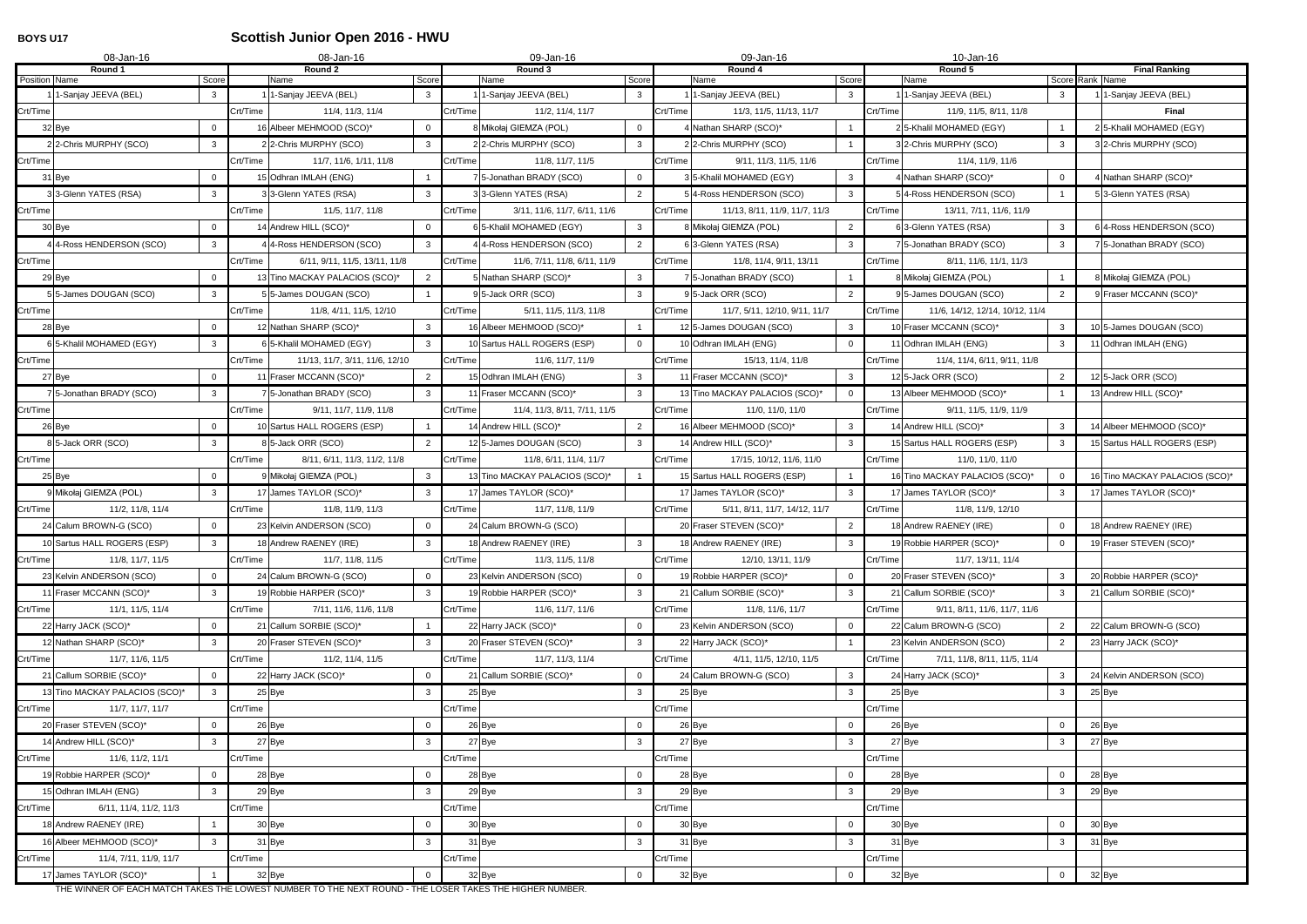# **BOYS U19** *Scottish Junior Open 2016 - HWU*

|               | 08-Jan-16                    |                |          | 08-Jan-16                             |                |          | 09-Jan-16                        |                |          | 10-Jan-16                    |                |                       |                              |  |
|---------------|------------------------------|----------------|----------|---------------------------------------|----------------|----------|----------------------------------|----------------|----------|------------------------------|----------------|-----------------------|------------------------------|--|
|               | Round 1                      |                |          | Round 2                               |                |          | Round 3                          |                |          | Round 4                      |                | <b>Final Position</b> |                              |  |
| Position Name |                              | Score          |          | Name                                  | Score          |          | Name                             | Score          |          | Name                         | Score Pos Name |                       |                              |  |
|               | 11-Richard HOLLINS (SCO)     | 3              |          | 1 <sup>1</sup> -Richard HOLLINS (SCO) | 3              |          | 11-Richard HOLLINS (SCO)         | 3              |          | 11-Richard HOLLINS (SCO)     | 3              |                       | 1-Richard HOLLINS (SCO)      |  |
| Crt/Time      |                              |                | Crt/Time | 11/5, 11/2, 11/9                      |                | Crt/Time | 11/6, 11/6, 11/9                 |                | Crt/Time | 8/11, 11/3, 11/5, 11/5       |                |                       | <b>Final</b>                 |  |
|               | $16$ Bye                     | $\mathbf 0$    |          | 8 Stuart COPLAND (SCO)*               | $\overline{0}$ |          | 4 Siddharth CHOUDHARY (IND)      | $\overline{0}$ |          | 22-Patrick O'SULLIVAN (SCO)  |                |                       | 22-Patrick O'SULLIVAN (SCO)  |  |
|               | 22-Patrick O'SULLIVAN (SCO)  | 3              |          | 2 2-Patrick O'SULLIVAN (SCO)          | 3              |          | 22-Patrick O'SULLIVAN (SCO)      | $\mathbf{3}$   |          | 34-Jamie TODD (ENG)          | 3              |                       | 34-Jamie TODD (ENG)          |  |
| Crt/Time      |                              |                | Crt/Time | 11/7, 11/9, 7/11, 12/10               |                | Crt/Time | 12/10, 14/12, 8/11, 11/13, 13/11 |                | Crt/Time | 11/7, 9/11, 11/8, 11/8       |                |                       |                              |  |
|               | $15$ Bye                     | $\mathbf 0$    |          | 7 Angus MACPHERSON (SCO)*             | $\overline{1}$ |          | 3 <sup>4</sup> -Jamie TODD (ENG) | $\overline{2}$ |          | 4 Siddharth CHOUDHARY (IND)  |                |                       | 4 Siddharth CHOUDHARY (IND)  |  |
|               | 34-Jamie TODD (ENG)          | 3              |          | 34-Jamie TODD (ENG)                   | $\mathbf{3}$   |          | 53-Ryan WILSON (ENG)             | 3              |          | 53-Ryan WILSON (ENG)         | 3              |                       | 53-Ryan WILSON (ENG)         |  |
| Crt/Time      |                              |                | Crt/Time | 9/11, 11/6, 11/6, 11/6                |                | Crt/Time | 9/11, 11/7, 11/9, 12/10          |                | Crt/Time | 11/3, 9/11, 11/1, 9/11, 11/4 |                |                       |                              |  |
|               | $14$ Bye                     | 0              |          | 6 Pietro GAGLIARDINI (SCO)            | $\mathbf 1$    |          | 8 Stuart COPLAND (SCO)*          |                |          | 6 Angus MACPHERSON (SCO)*    | $\overline{2}$ |                       | 6 Angus MACPHERSON (SCO)*    |  |
|               | 43-Ryan WILSON (ENG)         | 3              |          | 43-Ryan WILSON (ENG)                  |                |          | 6 Pietro GAGLIARDINI (SCO)       |                |          | 7 Pietro GAGLIARDINI (SCO)   | 3              |                       | 7 Pietro GAGLIARDINI (SCO)   |  |
| Crt/Time      |                              |                | Crt/Time | 11/9, 8/11, 11/5, 11/7                |                | Crt/Time | 11/4, 12/10, 8/11, 11/6          |                | Crt/Time | 11/8, 11/5, 11/8             |                |                       |                              |  |
|               | $13$ Bye                     | 0              |          | 5 Siddharth CHOUDHARY (IND)           | $\mathbf{3}$   |          | 7 Angus MACPHERSON (SCO)*        | 3              |          | 8 Stuart COPLAND (SCO)*      | $\overline{0}$ |                       | 8 Stuart COPLAND (SCO)*      |  |
|               | 5 Siddharth CHOUDHARY (IND)  | 3              |          | 9 Christopher MARTIN (SCO)*           |                |          | 9 Ahmad RUSYAIDI ROSLI (MAS)     | 3              |          | 9 Ahmad RUSYAIDI ROSLI (MAS) | 3              |                       | 9 Ahmad RUSYAIDI ROSLI (MAS) |  |
| Crt/Time      |                              |                | Crt/Time | 13/11, 9/11, 11/3, 11/9               |                | Crt/Time |                                  |                | Crt/Time | 6/11, 11/4, 11/8, 12/10      |                |                       |                              |  |
|               | $12$ Bye                     | $\mathbf 0$    |          | 11 Ahmad RUSYAIDI ROSLI (MAS)         | $\mathbf{3}$   |          | $12$ Bye                         | $\overline{0}$ |          | 10 Christopher MARTIN (SCO)* |                |                       | 10 Christopher MARTIN (SCO)* |  |
|               | 6 Ahmad RUSYAIDI ROSLI (MAS) | $\mathbf 0$    |          | 10 Josie WISHART (SCO)*               | 3              |          | 10 Josie WISHART (SCO)*          | $\overline{2}$ |          | 11 Josie WISHART (SCO)*      | 3              |                       | 11 Josie WISHART (SCO)*      |  |
| Crt/Time      | 11/4, 11/6, 11/9             |                | Crt/Time |                                       |                | Crt/Time | 9/11, 12/10, 3/11, 11/6, 11/7    |                | Crt/Time |                              |                |                       |                              |  |
|               | 11 Pietro GAGLIARDINI (SCO)  | 3              |          | $12$ Bye                              | $\overline{0}$ |          | 11 Christopher MARTIN (SCO)*     | 3 <sup>1</sup> |          | $12$ Bye                     | $\overline{0}$ |                       | 12 Bye                       |  |
|               | 7 Angus MACPHERSON (SCO)     | 3              |          | $13$ Bye                              | 3              |          | $13$ Bye                         | 3 <sup>1</sup> |          | $13$ Bye                     | 3              |                       | 13 Bye                       |  |
| Crt/Time      | 11/3, 11/2, 11/5             |                | Crt/Time |                                       |                | Crt/Time |                                  |                | Crt/Time |                              |                |                       |                              |  |
|               | 10 Josie WISHART (SCO)*      | $\mathbf 0$    |          | $14$ Bye                              | 0              |          | $14$ Bye                         | $\mathbf{0}$   |          | $14$ Bye                     | $\mathbf 0$    |                       | $14$ Bye                     |  |
|               | 8 Christopher MARTIN (SCO)*  | $\overline{0}$ |          | $15$ Bye                              | 3              |          | $15$ Bye                         | $\mathbf{3}$   |          | $15$ Bye                     | $\mathbf{3}$   |                       | $15$ Bye                     |  |
| Crt/Time      | 11/6, 11/6, 11/3             |                | Crt/Time |                                       |                | Crt/Time |                                  |                | Crt/Time |                              |                |                       |                              |  |
|               | 9 Stuart COPLAND (SCO)*      | $\mathbf{3}$   |          | $16$ Bye                              | 0              |          | $16$ Bye                         | $\overline{0}$ |          | $16$ Bye                     | $\overline{0}$ |                       | 16 Bye                       |  |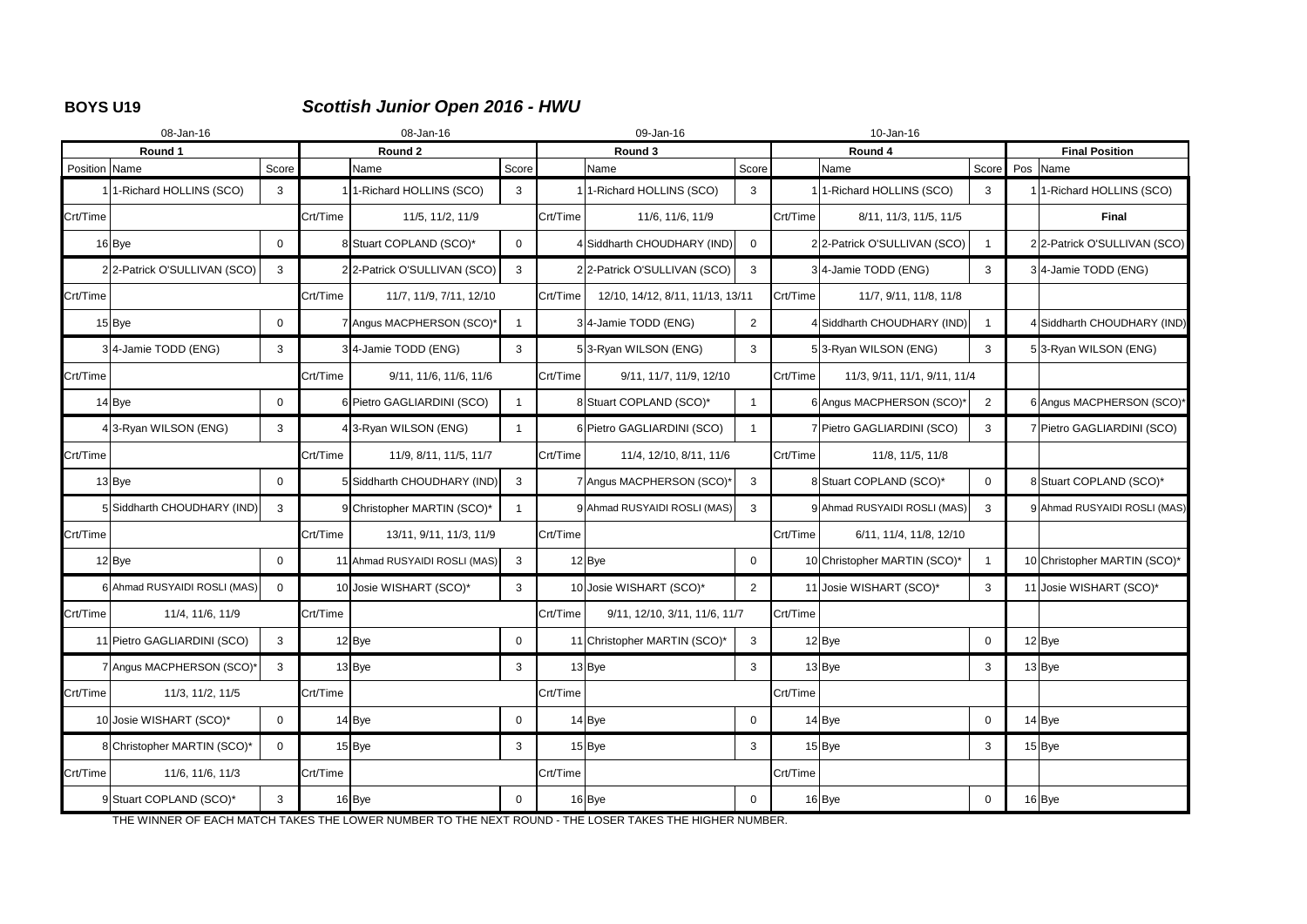# **GIRLS U13 Scottish Junior Open 2016 - HWU**

|               | 08-Jan-16                      |                | 08-Jan-16                          |                               | 09-Jan-16                                  |          | 09-Jan-16                                          |          | 10-Jan-16                    |                |                                         |
|---------------|--------------------------------|----------------|------------------------------------|-------------------------------|--------------------------------------------|----------|----------------------------------------------------|----------|------------------------------|----------------|-----------------------------------------|
| Position Name | Round 1                        | Score          | Round 2<br>Name                    | Score                         | Round 3<br>Name<br>Score                   |          | Round 4<br>Score<br>Name                           |          | Round 5<br>Name              |                | <b>Final Ranking</b><br>Score Rank Name |
|               | 1-Lucie STEFANONI (USA)        | 3              | 1 1-Lucie STEFANONI (USA)          | $\mathbf{3}$                  | 1-Lucie STEFANONI (USA)<br>3               |          | 1 1-Lucie STEFANONI (USA)<br>$\overline{0}$        |          | 3-Katie MALLIFF (ENG)        |                | 1 4-Menna TALLAH HEDIA (EGY)            |
| Crt/Time      |                                |                | Crt/Time<br>11/1, 11/1, 11/1       |                               | Crt/Time<br>11/1, 11/2, 11/1               | Crt/Time | 11/6, 11/6, 11/6                                   | Crt/Time | 10/12, 11/4, 11/5, 11/6      |                | <b>Final</b>                            |
|               | 32 Bye                         | $\Omega$       | 16 Anna HALLIDAY (SCO)             | $\mathbf 0$                   | Olivia PHILLIPS (ENG)<br>$\Omega$          |          | 4 3-Katie MALLIFF (ENG)<br>$\mathbf{3}$            |          | 24-Menna TALLAH HEDIA (EGY)  | $\mathbf{3}$   | 23-Katie MALLIFF (ENG)                  |
|               | 22-Ananya DABKE (IND)          | $\mathbf{3}$   | 2 2-Ananya DABKE (IND)             | 3                             | 22-Ananya DABKE (IND)<br>3                 |          | 2 2-Ananya DABKE (IND)<br>$\Omega$                 |          | 3 2-Ananya DABKE (IND)       | $\mathbf{3}$   | 3 2-Ananya DABKE (IND)                  |
| Crt/Time      |                                |                | Crt/Time<br>11/1, 11/3, 11/3       |                               | Crt/Time<br>11/8, 11/7, 11/5               | Crt/Time | 11/5, 11/9, 11/8                                   | Crt/Time | 8/11, 12/10, 11/6, 11/7      |                |                                         |
|               | 31 Bye                         | $\Omega$       | 15 Lucy JONES (WAL)                | $\overline{0}$                | 5-Abigail SCHUSTER (USA)<br>$\overline{0}$ |          | 34-Menna TALLAH HEDIA (EGY)<br>$\mathbf{3}$        |          | 4 1-Lucie STEFANONI (USA)    |                | 1-Lucie STEFANONI (USA)                 |
|               | 34-Menna TALLAH HEDIA (EGY)    | $\mathbf{3}$   | 34-Menna TALLAH HEDIA (EGY)        | 3                             | 34-Menna TALLAH HEDIA (EGY)<br>3           |          | 5 Asia HARRIS (ENG)<br>$\mathbf{3}$                |          | 5 Asia HARRIS (ENG)          | $\Omega$       | 5 5-Abigail SCHUSTER (USA)              |
| Crt/Time      |                                |                | Crt/Time<br>11/3, 11/3, 11/2       |                               | Crt/Time<br>11/5, 11/0, 11/2               | Crt/Time | 14/12, 11/4, 11/7                                  | Crt/Time | 11/8, 11/8, 15/13            |                |                                         |
|               | 30 Bye                         |                | 14 Oonagh O'SULLIVAN (SCO)         | $\mathbf 0$                   | 5-Jasmine TRANTER (ENG)<br>$\Omega$        |          | 8 Olivia PHILLIPS (ENG)<br>$\overline{0}$          |          | 6 5-Abigail SCHUSTER (USA)   | $\mathbf{3}$   | Asia HARRIS (ENG)                       |
|               | 13-Katie MALLIFF (ENG)         | 3              | 4 3-Katie MALLIFF (ENG)            | $\mathbf{3}$                  | 43-Katie MALLIFF (ENG)<br>3                |          | 6 5-Jasmine TRANTER (ENG)<br>$\overline{0}$        |          | 7 5-Jasmine TRANTER (ENG)    | 3              | 7 5-Jasmine TRANTER (ENG)               |
| Crt/Time      |                                |                | Crt/Time<br>11/2, 11/7, 11/6       |                               | Crt/Time<br>11/3, 11/2, 11/2               | Crt/Time | 11/3, 11/3, 11/0                                   | Crt/Time | 6/11, 7/11, 11/5, 11/9, 11/6 |                |                                         |
|               | 29 Bye                         |                | 13 Eliza SCHUSTER (USA)            | $\Omega$                      | Asia HARRIS (ENG)<br>$\Omega$              |          | 7 5-Abigail SCHUSTER (USA)<br>$\mathbf{3}$         |          | 8 Olivia PHILLIPS (ENG)      | $\overline{2}$ | 8 Olivia PHILLIPS (ENG)                 |
|               | 5 5-Beth MOGLIA (SCO)          | 3              | 5 5-Beth MOGLIA (SCO)              | $\overline{0}$                | 95-Jemma YOUNG (SCO)<br>3                  |          | 95-Jemma YOUNG (SCO)<br>$\overline{0}$             |          | 95-Beth MOGLIA (SCO)         | -3             | 95-Beth MOGLIA (SCO)                    |
| Crt/Time      |                                |                | Crt/Time<br>11/5, 11/8, 11/6       |                               | Crt/Time<br>11/2, 11/1, 11/1               | Crt/Time | 11/3, 11/2, 11/6                                   | Crt/Time | 11/9, 11/7, 11/6             |                |                                         |
|               | 28 Bye                         | $\Omega$       | 12 Asia HARRIS (ENG)               | $\mathbf{3}$                  | 16 Anna HALLIDAY (SCO)<br>$\overline{0}$   |          | $\mathbf{3}$<br>12 5-Beth MOGLIA (SCO)             |          | 10 Lucy MURCHIE (SCO)        | $\mathbf 0$    | 10 Lucy MURCHIE (SCO)                   |
|               | 6 5-Jasmine TRANTER (ENG)      | 3              | 6 5-Jasmine TRANTER (ENG)          | 3                             | 10 Eilidh MACKENZIE (SCO)<br>3             |          | 10 Eilidh MACKENZIE (SCO)<br>$\overline{0}$        |          | 11 Eilidh MACKENZIE (SCO)    | $\Omega$       | 11 5-Jemma YOUNG (SCO)                  |
| Crt/Time      |                                |                | Crt/Time<br>6/11, 11/4, 11/7, 11/9 |                               | Crt/Time<br>11/6, 12/10, 12/10             | Crt/Time | 11/4, 11/7, 11/8                                   | Crt/Time | 11/9, 11/9, 12/10            |                |                                         |
|               | 27 Bye                         | $\mathbf 0$    | 11 Lucy MURCHIE (SCO)              |                               | 15 Lucy JONES (WAL)<br>$\Omega$            |          | $\mathbf{3}$<br>11 Lucy MURCHIE (SCO)              |          | 12 5-Jemma YOUNG (SCO)       | $\mathbf{3}$   | 12 Eilidh MACKENZIE (SCO)               |
|               | 7 5-Abigail SCHUSTER (USA)     | $\mathbf{3}$   | 7 5-Abigail SCHUSTER (USA)         | 3                             | 11 Lucy MURCHIE (SCO)<br>3                 |          | 13 Eliza SCHUSTER (USA)<br>$\mathbf{3}$            |          | 13 Eliza SCHUSTER (USA)      | 3              | 13 Eliza SCHUSTER (USA)                 |
| Crt/Time      |                                |                | Crt/Time<br>11/2, 11/1, 11/1       |                               | Crt/Time<br>11/1, 11/4, 11/6               | Crt/Time | 11/5, 11/1, 11/4                                   | Crt/Time | 11/7, 5/11, 11/9, 11/9       |                |                                         |
|               | 26 Bye                         | $\Omega$       | 10 Eilidh MACKENZIE (SCO)          | $\overline{0}$                | 14 Oonagh O'SULLIVAN (SCO)<br>$\mathbf{0}$ |          | 16 Anna HALLIDAY (SCO)<br>$\overline{0}$           |          | 14 Lucy JONES (WAL)          |                | 14 Lucy JONES (WAL)                     |
|               | 8 5-Jemma YOUNG (SCO)          | 3              | 85-Jemma YOUNG (SCO)               | $\mathbf{0}$                  | 12 5-Beth MOGLIA (SCO)<br>3                |          | 14 Oonagh O'SULLIVAN (SCO)                         |          | 15 Oonagh O'SULLIVAN (SCO)   | -3             | 15 Oonagh O'SULLIVAN (SCO)              |
| Crt/Time      |                                |                | Crt/Time<br>11/1, 11/5, 13/11      |                               | Crt/Time<br>11/1, 11/6, 11/7               | Crt/Time | 8/11, 11/4, 11/9, 11/3                             | Crt/Time | 11/1, 11/2, 11/1             |                |                                         |
|               | 25 Bye                         | $\Omega$       | 9 Olivia PHILLIPS (ENG)            | $\mathbf{3}$                  | 13 Eliza SCHUSTER (USA)<br>$\Omega$        |          | 15 Lucy JONES (WAL)<br>$\mathbf{3}$                |          | 16 Anna HALLIDAY (SCO)       | $\Omega$       | 16 Anna HALLIDAY (SCO)                  |
|               | 9 Olivia PHILLIPS (ENG)        | 3              | 17 Bye                             | 3                             | 17 Bye<br>3                                |          | 17 Bye                                             | 17       |                              | $\mathbf{3}$   |                                         |
| Crt/Time      |                                |                | Crt/Time                           |                               | Crt/Time                                   | Crt/Time | 409 - Bye                                          | Crt/Time | 11/0, 11/0, 11/0             |                |                                         |
|               | 24 Bye                         | $\Omega$       | 20 Bye                             | $\overline{0}$                | 18 Bye<br>$\Omega$                         |          | 18 Bye                                             | 18       |                              | $\mathbf 0$    | 18                                      |
|               | 10 Eilidh MACKENZIE (SCO)      | 3              | 18 Bye                             | $\mathbf{3}$                  | 19 Bye<br>3                                |          | 19 Bye<br>3 <sup>1</sup>                           |          | 19 Bye                       | $\mathbf{3}$   | 19 Bye                                  |
| Crt/Time      |                                |                | Crt/Time                           |                               | Crt/Time                                   | Crt/Time |                                                    | Crt/Time |                              |                |                                         |
|               | 23 Bye                         | $\Omega$       | 19 Bye                             | $\mathbf 0$                   | 20 Bye<br>$\mathbf 0$                      |          | 20 Bye<br>$\mathbf 0$                              |          | 20 Bye                       | $\mathbf 0$    | 20 Bye                                  |
|               | 11 Lucy MURCHIE (SCO)          | $\mathbf{3}$   | 21 Bye                             | $\mathbf{3}$                  | 21 Bye<br>3                                |          | $21$ Bye<br>$\mathbf{3}$                           |          | 21 Bye                       | $\mathbf{3}$   | 21 Bye                                  |
| Crt/Time      |                                |                | Crt/Time                           |                               | Crt/Time<br>$\Omega$                       | Crt/Time |                                                    | Crt/Time |                              | $\mathbf{0}$   |                                         |
|               | 22 Bye<br>12 Asia HARRIS (ENG) | $\mathbf{3}$   | 22 Bye<br>23 Bye                   | $\mathbf 0$<br>3 <sup>1</sup> | 22 Bye<br>23 Bye<br>$\mathbf{3}$           |          | 22 Bye<br>$\overline{0}$<br>23 Bye<br>$\mathbf{3}$ |          | 22 Bye<br>23 Bye             | $\mathbf{3}$   | 22 Bye<br>23 Bye                        |
| Crt/Time      |                                |                | Crt/Time                           |                               | Crt/Time                                   | Crt/Time |                                                    | Crt/Time |                              |                |                                         |
|               | 21 Bye                         | $\mathbf 0$    | 24 Bye                             | $\overline{0}$                | 24 Bye<br>$\mathbf 0$                      |          | 24 Bye<br>$\overline{0}$                           |          | 24 Bye                       | $\mathbf 0$    | 24 Bye                                  |
|               | 13 Eliza SCHUSTER (USA)        | 3              | 25 Bye                             | $\mathbf{3}$                  | 25 Bye<br>$\mathbf{3}$                     |          | 25 Bye<br>$\mathbf{3}$                             |          | 25 Bye                       | $\mathbf{3}$   | 25 Bye                                  |
| Crt/Time      |                                |                | Crt/Time                           |                               | Crt/Time                                   | Crt/Time |                                                    | Crt/Time |                              |                |                                         |
|               | 20 Bye                         | $\mathbf 0$    | 26 Bye                             | $\mathbf 0$                   | 26 Bye<br>$\mathbf 0$                      |          | 26 Bye<br>$\overline{0}$                           |          | 26 Bye                       | $\mathbf 0$    | 26 Bye                                  |
|               | 14 Oonagh O'SULLIVAN (SCO)     | $\mathbf{3}$   | 27 Bye                             | $\mathbf{3}$                  | 27 Bye<br>3                                |          | 27 Bye<br>3 <sup>3</sup>                           |          | 27 Bye                       | $\mathbf{3}$   | 27 Bye                                  |
| Crt/Time      |                                |                | Crt/Time                           |                               | Crt/Time                                   | Crt/Time |                                                    | Crt/Time |                              |                |                                         |
|               | 19 Bye                         | $\Omega$       | 28 Bye                             | $\overline{0}$                | 28 Bye<br>$\mathbf 0$                      |          | 28 Bye<br>$\overline{0}$                           |          | 28 Bye                       | $\mathbf 0$    | 28 Bye                                  |
|               | 15 Lucy JONES (WAL)            | $\mathbf{3}$   | 29 Bye                             | $\mathbf{3}$                  | 29 Bye<br>$\mathbf{3}$                     |          | 29 Bye<br>$\mathbf{3}$                             |          | 29 Bye                       | $\mathbf{3}$   | 29 Bye                                  |
| Crt/Time      |                                |                | Crt/Time                           |                               | Crt/Time                                   | Crt/Time |                                                    | Crt/Time |                              |                |                                         |
|               | 18 Bye                         | $\mathbf{0}$   | 30 Bye                             | $\overline{0}$                | 30 Bye<br>$\mathbf 0$                      |          | 30 Bye<br>$\overline{0}$                           |          | 30 Bye                       | $\overline{0}$ | 30 Bye                                  |
|               | 16 Anna HALLIDAY (SCO)         | 3              | 31 Bye                             | $\mathbf{3}$                  | 31 Bye<br>$\mathbf{3}$                     |          | 31 Bye<br>3 <sup>1</sup>                           |          | 31 Bye                       | $\mathbf{3}$   | 31 Bye                                  |
| Crt/Time      |                                |                | Crt/Time                           |                               | Crt/Time                                   | Crt/Time |                                                    | Crt/Time |                              |                |                                         |
|               | 17 Bye                         | $\overline{0}$ | 32 Bye                             | $\overline{0}$                | 32 Bye<br>$\overline{0}$                   |          | 32 Bye<br>$\overline{0}$                           |          | 32 Bye                       | $\mathbf 0$    | 32 Bye                                  |
|               |                                |                |                                    |                               |                                            |          |                                                    |          |                              |                |                                         |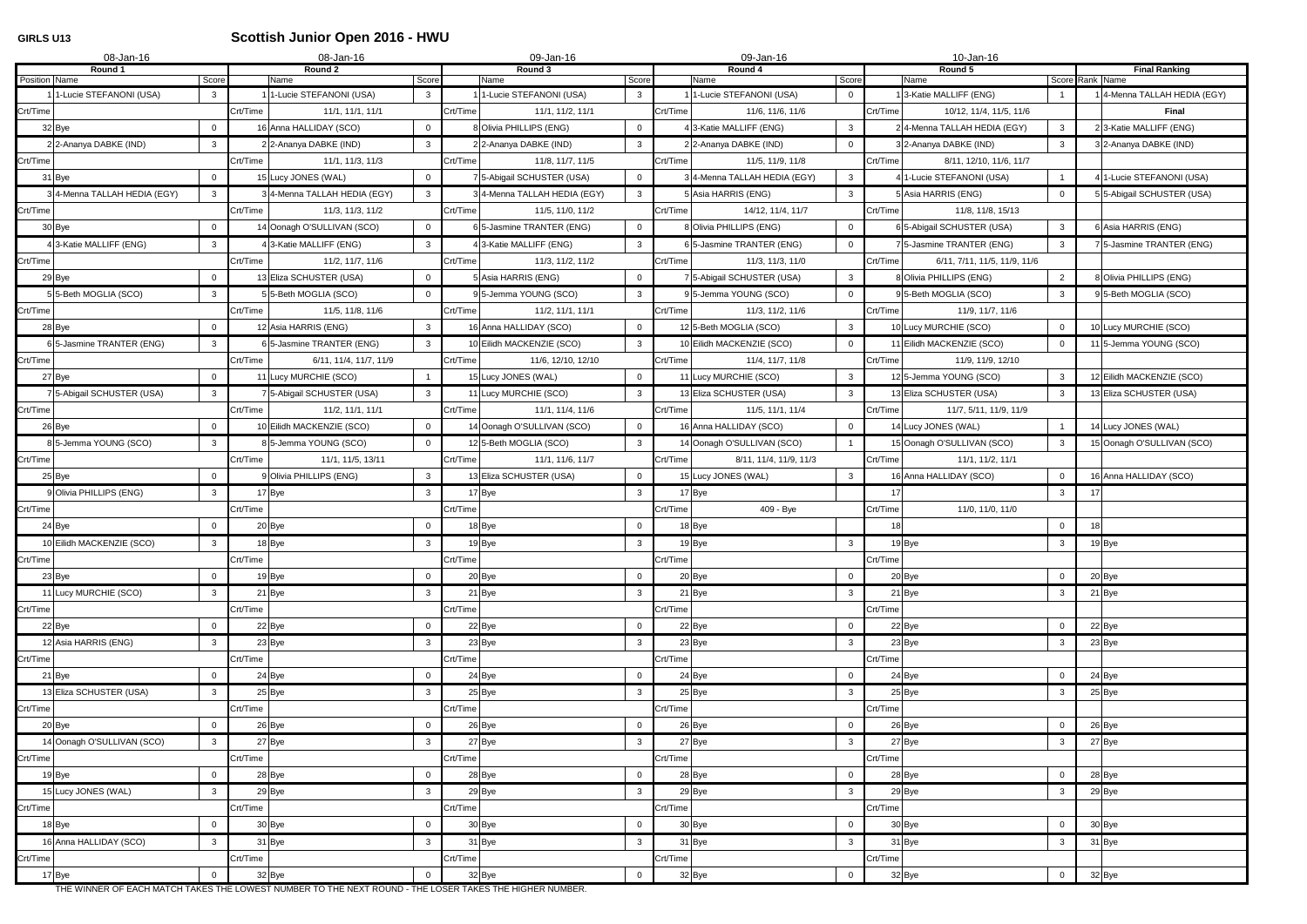# **GIRLS U15** *Scottish Junior Open 2016 - HWU*

|               | 08-Jan-16                      |                | 08-Jan-16 |                               |                | 09-Jan-16 |                                | 10-Jan-16      |          |                                |                |                       |                                |  |
|---------------|--------------------------------|----------------|-----------|-------------------------------|----------------|-----------|--------------------------------|----------------|----------|--------------------------------|----------------|-----------------------|--------------------------------|--|
|               | Round 1                        |                | Round 2   |                               |                |           | Round 3                        |                |          | Round 4                        |                | <b>Final Position</b> |                                |  |
| Position Name |                                | Score          |           | Name                          | Score          |           | Name                           | Score          |          | Name                           | Score Pos Name |                       |                                |  |
|               | 1-Amirah ROSLI (MAS)           | 3              |           | 1-Amirah ROSLI (MAS)          | 3              |           | 1-Amirah ROSLI (MAS)           |                |          | 4-Habiba HOSSAMELDIN (EGY)     | 3              |                       | 4-Habiba HOSSAMELDIN (EGY)     |  |
| Crt/Time      |                                |                | Crt/Time  | 11/1, 11/5, 11/2              |                | Crt/Time  | 11/7, 8/11, 12/10, 11/6        |                | Crt/Time | 11/9, 6/11, 11/9, 11/6         |                |                       | <b>Final</b>                   |  |
|               | $16$ Bye                       | $\overline{0}$ |           | 8 Anna HALLAM (SCO)*          | $\overline{0}$ |           | 4 4-Habiba HOSSAMELDIN (EGY)   | 3              |          | 23-Adele ON YING FUNG (HKG)    |                |                       | 23-Adele ON YING FUNG (HKG)    |  |
|               | 22-Orla YOUNG (SCO)            | 3              |           | 22-Orla YOUNG (SCO)           | $\mathbf{1}$   |           | 2Emily SCHUSTER (USA)          | $\overline{0}$ |          | 3 Emily SCHUSTER (USA)         |                |                       | 31-Amirah ROSLI (MAS)          |  |
| Crt/Time      |                                |                | Crt/Time  | 9/11, 11/8, 11/4, 11/9        |                | Crt/Time  | 11/6, 11/1, 11/7               |                | Crt/Time | 11/6, 11/1, 10/12, 11/4        |                |                       |                                |  |
|               | $15$ Bye                       | $\Omega$       |           | 7 Emily SCHUSTER (USA)        | 3              |           | 33-Adele ON YING FUNG (HKG)    | $\mathbf{3}$   |          | 4 1-Amirah ROSLI (MAS)         | $\mathbf{3}$   |                       | 4 Emily SCHUSTER (USA)         |  |
|               | 33-Adele ON YING FUNG (HKG)    | 3              |           | 33-Adele ON YING FUNG (HKG)   | 3              |           | 5 Katie GREGSON-MACLEOD (SCO)* | 3              |          | 5 Katie GREGSON-MACLEOD (SCO)* | 2              |                       | 52-Orla YOUNG (SCO)            |  |
| Crt/Time      |                                |                | Crt/Time  | 11/6, 11/4, 11/4              |                | Crt/Time  | 11/4, 11/5, 11/5               |                | Crt/Time | 12/10, 11/7, 9/11, 9/11, 11/8  |                |                       |                                |  |
|               | $14$ Bye                       | $\mathbf 0$    |           | 6 Katie JONES (WAL)           | $\overline{0}$ |           | 8 Anna HALLAM (SCO)*           | $\overline{0}$ |          | 6 2-Orla YOUNG (SCO)           | $\mathbf{3}$   |                       | 6 Katie GREGSON-MACLEOD (SCO)* |  |
|               | 4 4-Habiba HOSSAMELDIN (EGY)   | 3              |           | 4 4-Habiba HOSSAMELDIN (EGY)  | 3              |           | 6 Katie JONES (WAL)            | $\overline{0}$ |          | 7 Katie JONES (WAL)            |                |                       |                                |  |
| Crt/Time      |                                |                | Crt/Time  | 11/2, 11/5, 11/8              |                | Crt/Time  | 11/0, 11/0, 11/0               |                | Crt/Time | 404 - SUN-11:20-5              |                |                       |                                |  |
|               | $13$ Bye                       | $\mathbf 0$    |           | 5 Katie GREGSON-MACLEOD (SCO) | $\overline{0}$ |           | 72-Orla YOUNG (SCO)            | $\mathbf{3}$   |          | 8 Anna HALLAM (SCO)*           |                |                       |                                |  |
|               | 5 Katie GREGSON-MACLEOD (SCO)* |                |           | 9 Cathryn HEGARTY (SCO)*      | 3              |           | 9 Cathryn HEGARTY (SCO)*       |                |          | 9Erin WOOD (SCO)*              | $\Omega$       |                       | 9 Louise HUNTER (SCO)          |  |
| Crt/Time      | 11/1, 11/0, 11/1               |                | Crt/Time  | 11/5, 11/6, 7/11, 10/12, 11/4 |                | Crt/Time  | 11/13, 11/8, 11/9, 12/10       |                | Crt/Time | 11/9, 11/2, 11/3               |                |                       |                                |  |
|               | 12 Erin WOOD (SCO)*            |                |           | 11 Faye FULTON (SCO)          | $\overline{2}$ |           | 12 Erin WOOD (SCO)*            | 3 <sup>1</sup> |          | 10 Louise HUNTER (SCO)         | $\mathbf{3}$   |                       | 10 Erin WOOD (SCO)*            |  |
|               | 6 Katie JONES (WAL)            | 3              |           | 10 Louise HUNTER (SCO)        | 3              |           | 10 Louise HUNTER (SCO)         | $\mathbf{3}$   |          | 11 Faye FULTON (SCO)           | $\mathbf{3}$   |                       | 11 Faye FULTON (SCO)           |  |
| Crt/Time      | 11/1, 11/0, 11/2               |                | Crt/Time  | 11/3, 11/7, 11/7              |                | Crt/Time  | 11/3, 11/6, 11/3               |                | Crt/Time | 11/4, 11/8, 11/8               |                |                       |                                |  |
|               | 11 Faye FULTON (SCO)           | $\mathbf 0$    |           | 12 Erin WOOD (SCO)*           | $\overline{0}$ |           | 11 Faye FULTON (SCO)           | $\overline{0}$ |          | 12 Cathryn HEGARTY (SCO)*      | $\mathbf 0$    |                       | 12 Cathryn HEGARTY (SCO)*      |  |
|               | 7Emily SCHUSTER (USA)          | $\mathbf{3}$   |           | $13$ Bye                      | $\mathbf{3}$   |           | $13$ Bye                       | $\mathbf{3}$   |          | $13$ Bye                       | $\mathbf{3}$   |                       | $13$ Bye                       |  |
| Crt/Time      | 11/2, 11/2, 11/2               |                | Crt/Time  |                               |                | Crt/Time  |                                |                | Crt/Time |                                |                |                       |                                |  |
|               | 10 Louise HUNTER (SCO)         | $\overline{0}$ |           | $14$ Bye                      | $\mathbf 0$    |           | $14$ Bye                       | $\mathbf{0}$   |          | $14$ Bye                       | $\overline{0}$ |                       | $14$ Bye                       |  |
|               | 8 Anna HALLAM (SCO)*           | $\mathbf{3}$   |           | $15$ Bye                      | $\mathbf{3}$   |           | $15$ Bye                       | $\mathbf{3}$   |          | $15$ Bye                       | 3              |                       | $15$ Bye                       |  |
| Crt/Time      | 11/4, 11/4, 11/7               |                | Crt/Time  |                               |                | Crt/Time  |                                |                | Crt/Time |                                |                |                       |                                |  |
|               | 9 Cathryn HEGARTY (SCO)*       | $\overline{0}$ |           | $16$ Bye                      | $\overline{0}$ |           | $16$ Bye                       | $\mathbf 0$    |          | $16$ Bye                       | $\overline{0}$ |                       | 16 Bye                         |  |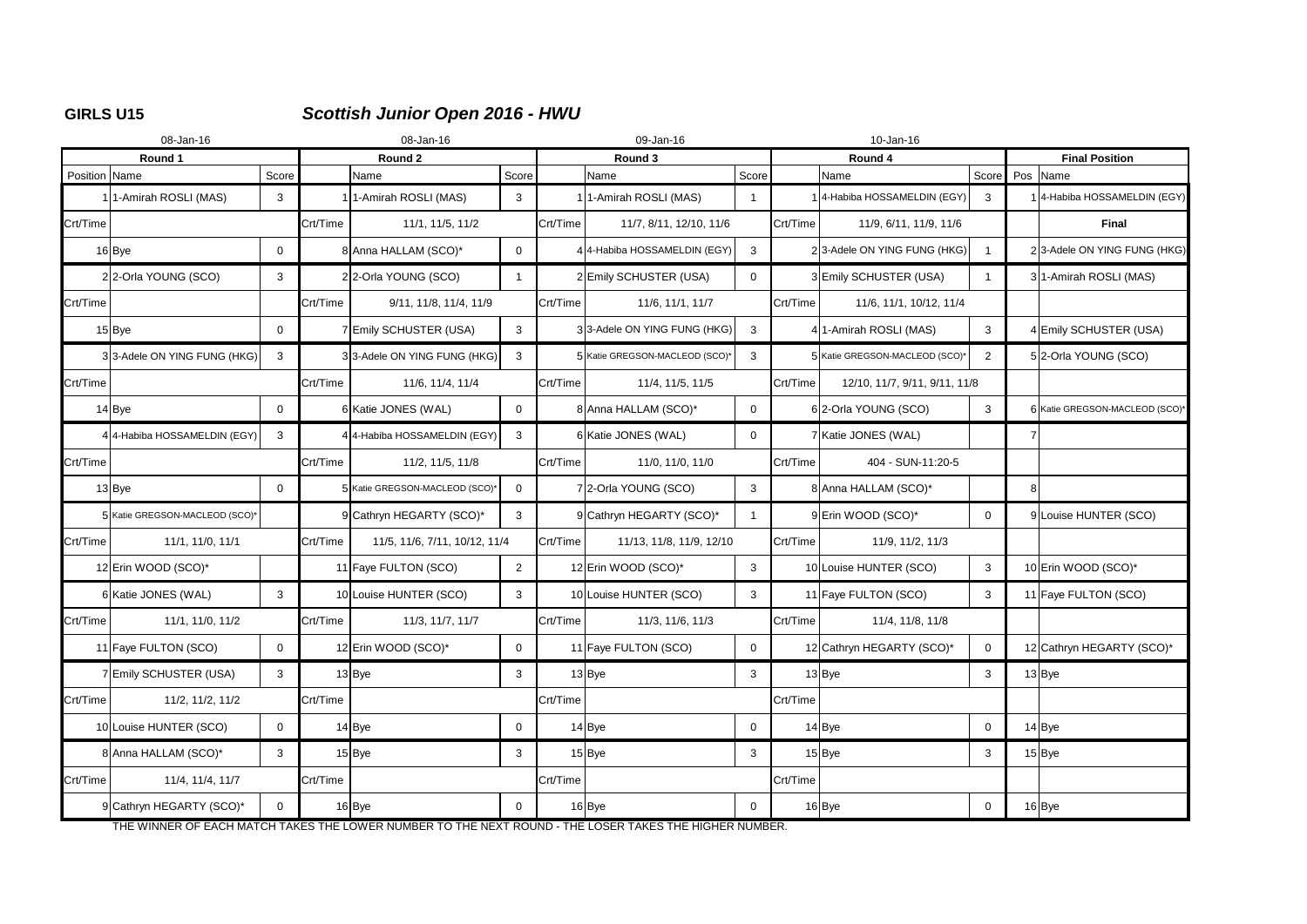| SCOTTISH                 |                                                |                              | <b>GIRLS U17</b>                          |                              |                                                                      |                                 |
|--------------------------|------------------------------------------------|------------------------------|-------------------------------------------|------------------------------|----------------------------------------------------------------------|---------------------------------|
| SQUASH AND<br>RACKETBALL |                                                |                              | <b>Round Robin Event</b>                  |                              |                                                                      | FEDERATIO                       |
|                          | 1                                              | $\mathbf{2}$                 | 3                                         | 4                            | 5                                                                    |                                 |
| <b>Name</b>              | 1-Georgia<br><b>ADDERLEY</b>                   | 2-Emma<br><b>FITZSIMMONS</b> | 3-Poppie JARAM                            | 4-Charlotte<br><b>JAGGER</b> | Au YEONG WAI<br>YHANN                                                | <b>Final</b><br><b>Placings</b> |
| 1-Georgia ADDERLEY (SCO) |                                                | Match 110                    | Match 108                                 | Match 106                    | Match 104                                                            |                                 |
| 1                        |                                                | $3-0$                        | $3 - 1$                                   | $3 - 1$                      | $3 - 2$                                                              |                                 |
|                          |                                                | 11/7, 11/4, 11/6             |                                           |                              | 1/7, 7/11, 11/6, 11/1 1/3, 9/11, 11/2, 11/1, 6/11, 11/5, 10/12, 11/8 |                                 |
| 2-Emma FITZSIMMONS (SCO) | Match 110                                      |                              | Match 105                                 | Match 107                    | Match 103                                                            |                                 |
|                          | $0 - 3$                                        |                              | $3 - 1$                                   | $0 - 3$                      | $0 - 3$                                                              | 5                               |
|                          | 7/11, 4/11, 6/11                               |                              | 11/8, 13/15, 11/6, 11/6 11/13, 5/11, 8/11 |                              | 7/11, 6/11, 6/11                                                     |                                 |
| 3-Poppie JARAM (ENG)     | Match 108                                      | Match 105                    |                                           | Match 109                    | Match 102                                                            |                                 |
| 3                        | $1 - 3$                                        | $1 - 3$                      |                                           | $0 - 3$                      | $3 - 1$                                                              | 4                               |
|                          | 7/11, 11/7, 6/11, 2/11 8/11, 15/13, 6/11, 6/11 |                              |                                           | 6/11, 6/11, 8/11             | 12/10, 11/8, 7/11, 11/9                                              |                                 |
| 4-Charlotte JAGGER (ENG) | Match 106                                      | Match 107                    | Match 109                                 |                              | Match 101                                                            |                                 |
|                          | $1 - 3$                                        | $3-0$                        | $3-0$                                     |                              | $3-0$                                                                | $\mathbf{2}$                    |
|                          | 3/11, 11/9, 2/11, 6/11                         | 13/11, 11/5, 11/8            | 11/6, 11/6, 11/8                          |                              | 11/6, 11/9, 11/5                                                     |                                 |
| Au YEONG WAI YHANN (SIN) | Match 104                                      | Match 103                    | Match 102                                 | Match 101                    |                                                                      |                                 |
| 51                       | $2 - 3$                                        | $3-0$                        | $1 - 3$                                   | $0 - 3$                      |                                                                      | 3                               |
|                          | 3/11, 11/6, 5/11, 12/10, 8/11                  | 11/7, 11/6, 11/6             | 10/12, 8/11, 11/7, 9/11                   | 6/11, 9/11, 5/11             |                                                                      |                                 |



### **Scottish Junior Open 2016 - HWU**